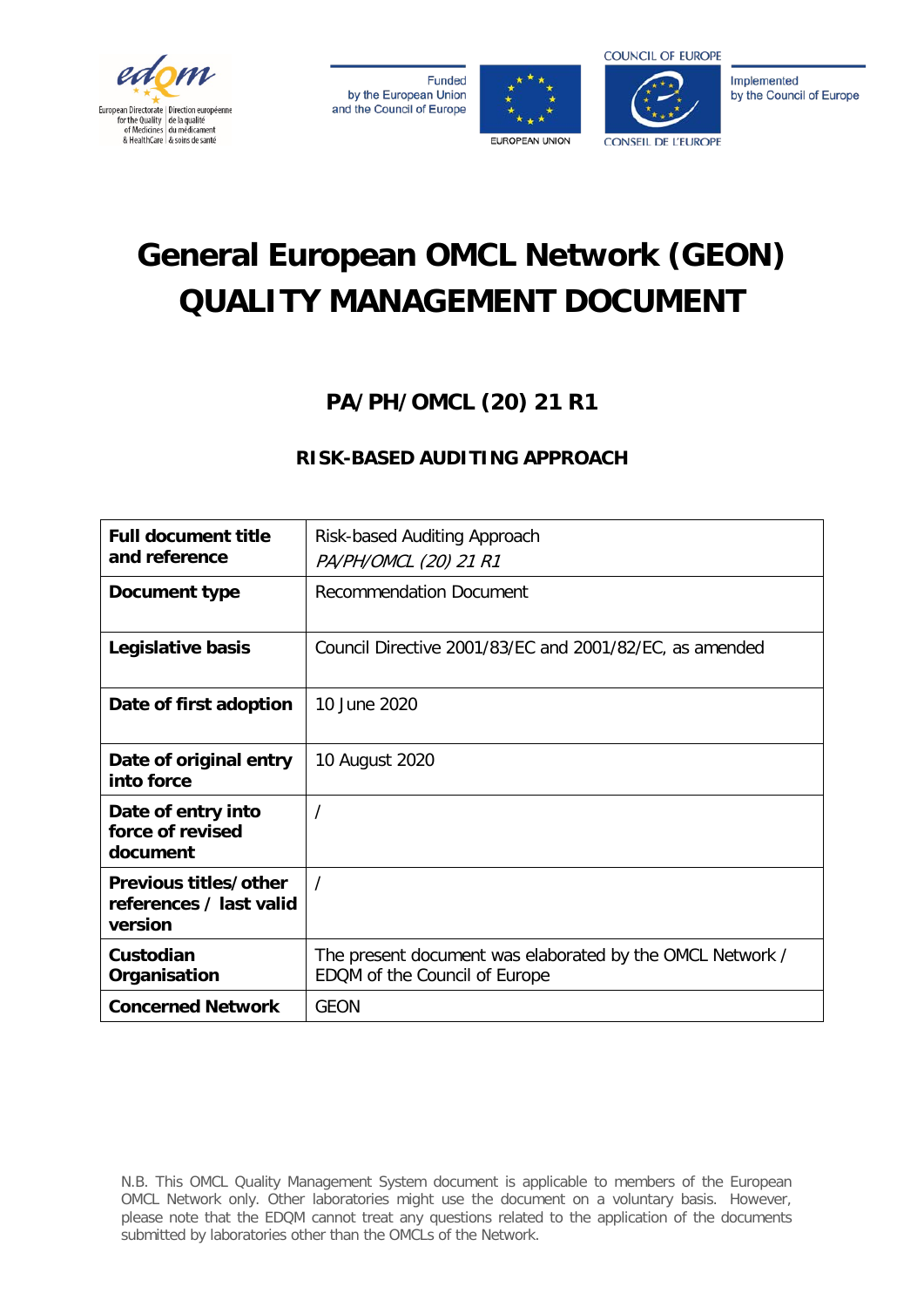#### **1. INTRODUCTION**

The overall common objective of the European Regulatory Network is to ensure the health and wellbeing of patients and protect public health through medicinal products of high quality that are safe and effective. OMCLs contribute to this objective by testing the quality of medicines on the market (legal or illegal) and by producing reliable test results as a basis for adequate decision-making by the competent authority. However, risks to patients or to public health can often only be estimated within a specific context. This Guidance therefore focuses on the risks to the validity of reported test results.

Application of a risk-based approach in auditing is primarily aimed at the identification of risk factors. This includes the careful selection of methodologies that are representative of the laboratory's scope to ensure confidence in the conformity of the laboratory with the requirements of ISO/IEC 17025, OMCL Guidelines and the Ph. Eur. This risk-based identification and selection should follow a structured approach for planning and conducting audits. It should also be applicable to all laboratories and include additional ad hoc elements, e.g. randomly selected and/or new topics under the scope.

#### **2. OBJECTIVE AND SCOPE**

The purpose of this Guidance is to define criteria for the identification of risk factors during technical audits and the risk-based selection of methods or techniques in cases where the full scope cannot be assessed with the available audit capacity. A risk-based reduction of the technical scope is aimed at ensuring confidence in the laboratory's ability to meet the requirements while balancing the elements of the scope and the audit time frame available (for criteria and examples refer to section 6). Moreover, adequate identification of the risk factors that contribute to the validity of results is key to ensuring that the laboratory is in control of its various elements.

This Guidance can support the audit team in the preparation of the MJA schedule, whenever the concept of risk-based auditing becomes necessary. The Guidance does not have a prescriptive character.

Application of a risk-based approach in audits is focused on identifying risk-based methodologies to attain the necessary confidence of the conformity of the lab with the requirements of ISO/IEC 17025, OMCL Guidelines and Ph. Eur. requirements.

Reduction of the scope of the technical audit should not be applied in cases where the full scope can be covered within the normal time frame (usually two days of assessment). However, in the event of a large scope involving different lab units and/or a wide instrument park, the considerations presented in this Guidance should be taken into account during the preparation of the audit schedule.

Regarding the quality system, all clauses of ISO/IEC 17025 shall be covered in an audit; therefore the quality system is out of the scope of this document.

#### **3. DEFINITIONS/GLOSSARY**

**Audit scope**: extent and boundaries of an audit.

**Audit criteria**: reference against which conformity is determined, e.g. applicable standard, policies, procedures, regulatory requirements, performance criterial including objective.

**Risk-based approach**: an audit approach that considers risk and opportunities. The risk-based approach should substantively influence the planning, conducting and reporting of audits in order to ensure that audits are focused on matters that are significant for OMCL function.

#### **4. METHODOLOGY FOR RISK-BASED AUDITING APPROACH**

All relevant risk factors that apply to a specific OMCL shall be covered during an audit. As long as the laboratory follows a structured approach and employs a high level of standardisation across different fields of expertise or organisational units (if applicable), a spot check with positive outcome for each risk factor should be sufficient to assure compliance. On the other hand, if the audit team uncovers indications that an approach is not standardised, the sample should be expanded.

For the audit of the quality system, all clauses of ISO/IEC 17025 shall be covered in an audit.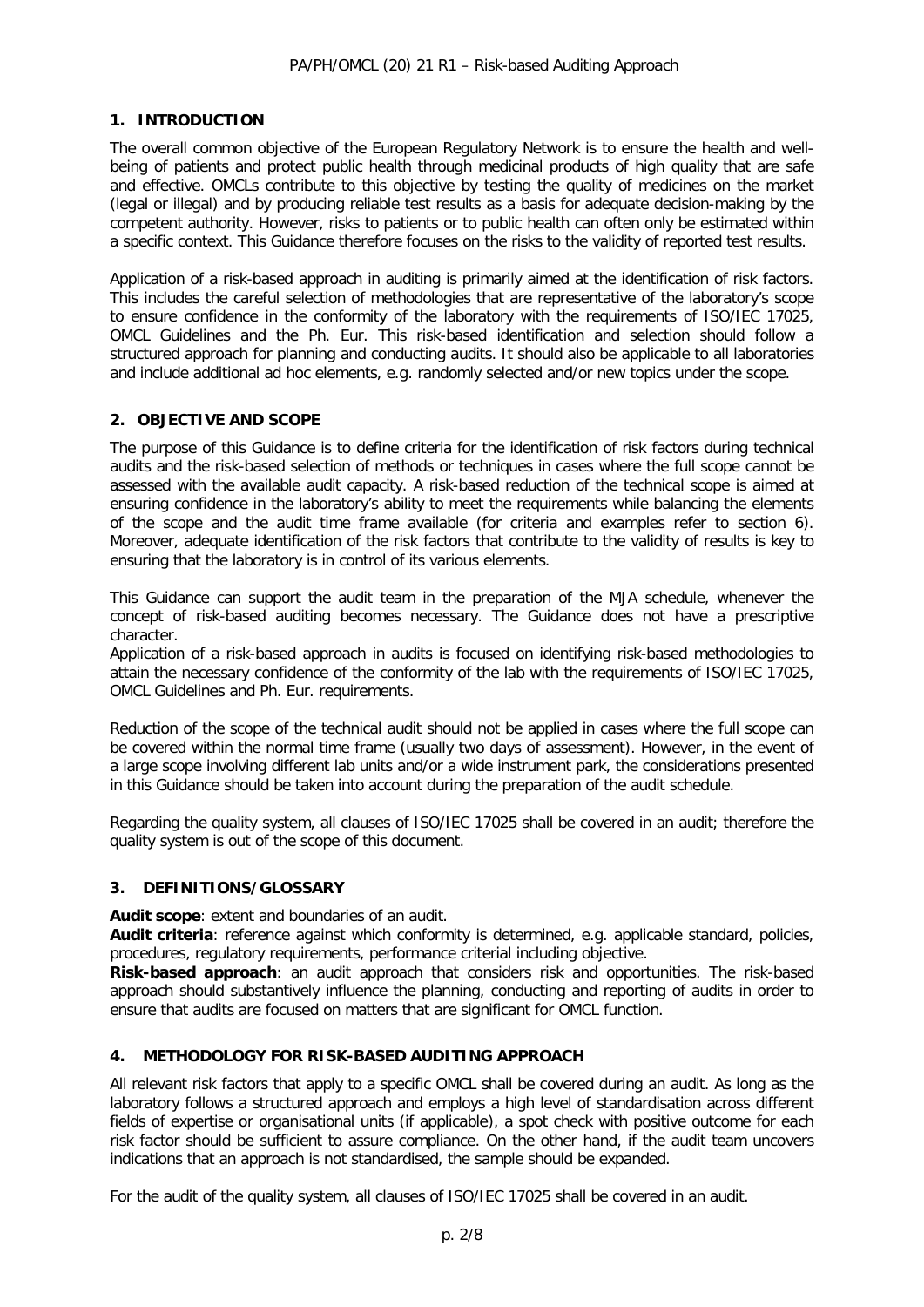For the technical audit, this Guidance identifies several typical risk factors that shall be addressed during an audit. The list of risk factors provided in section 6 should not be considered exhaustive, and not all risk factors are applicable to all OMCLs.

#### **5. METHOD-SPECIFIC RISK FACTORS: GROUPING OF TEST METHODS**

Several of these risk factors are related to specific analytical techniques. Therefore, test methods may be grouped in order to select an item out of every cluster, while other risk factors are independent of the analytical technique.

Some examples are provided for clarification:

1. An OMCL uses two LCs, i.e. LC1/DAD and LC2/MS. Providing that both are under the same QMS, once qualification is successfully verified for LC1, it would not be re-checked for LC2. Both detectors will be audited in full.

2. Several chromogenic assays of coagulation factors may be covered by auditing only one method, given that they follow a common approach in validation, assay layout, equipment and staff involved.

These method clusters are identified in Table 1.

Table 1-Method Clusters

| <b>Main</b>          | <b>Cluster</b>           | Risk factors that require selection of more                                                                                                                     |
|----------------------|--------------------------|-----------------------------------------------------------------------------------------------------------------------------------------------------------------|
| method/technique     |                          | than one sample out of the cluster                                                                                                                              |
| Chromatography       | GC                       | all types of detectors in use (incl. MS)<br>$\bullet$                                                                                                           |
|                      |                          | all different separation modes                                                                                                                                  |
|                      | <b>TLC</b>               | all types of detection methods (e.g. chemical,<br>visual, etc.)                                                                                                 |
|                      | <b>HPLC/UPLC</b>         | all types of detectors in use (incl. MS)<br>$\bullet$<br>all different separation modes (reversed phase,<br>$\bullet$<br>normal phase, ion exchange, SEC, etc.) |
| Electrophoresis      | SDS-PAGE                 |                                                                                                                                                                 |
|                      | Blotting                 |                                                                                                                                                                 |
| Physical             | <b>Dissolution test</b>  | different dosage forms/apparatus                                                                                                                                |
|                      | Gravimetry               | different precision requirements<br>$\bullet$                                                                                                                   |
|                      | Volumetry                | excl. volumetric titration (see below)<br>$\bullet$                                                                                                             |
| Visual determination | Appearance               | incl. semi-quantitative determination of<br>$\bullet$<br>coloration/opalescence                                                                                 |
|                      | Optical microscopy       |                                                                                                                                                                 |
| Spectrometry         | Atomic (AAS/AES/ICP)     | different modes of atomisation                                                                                                                                  |
|                      | Fluorimetry              |                                                                                                                                                                 |
|                      | IR/NIR/Raman             | different types of sample                                                                                                                                       |
|                      | <b>MS</b>                | preparation/measurement modes<br>all types of ionisation modes/analysers in use<br>$\bullet$                                                                    |
|                      |                          |                                                                                                                                                                 |
|                      | UV/Visible               |                                                                                                                                                                 |
| Titration            | Visual endpoint          | all types of titration<br>$\bullet$                                                                                                                             |
|                      | Potentiometric           | all types of titration<br>$\bullet$                                                                                                                             |
|                      | Simple identification of |                                                                                                                                                                 |
|                      | ions with visual         |                                                                                                                                                                 |
|                      | determination            |                                                                                                                                                                 |
|                      |                          |                                                                                                                                                                 |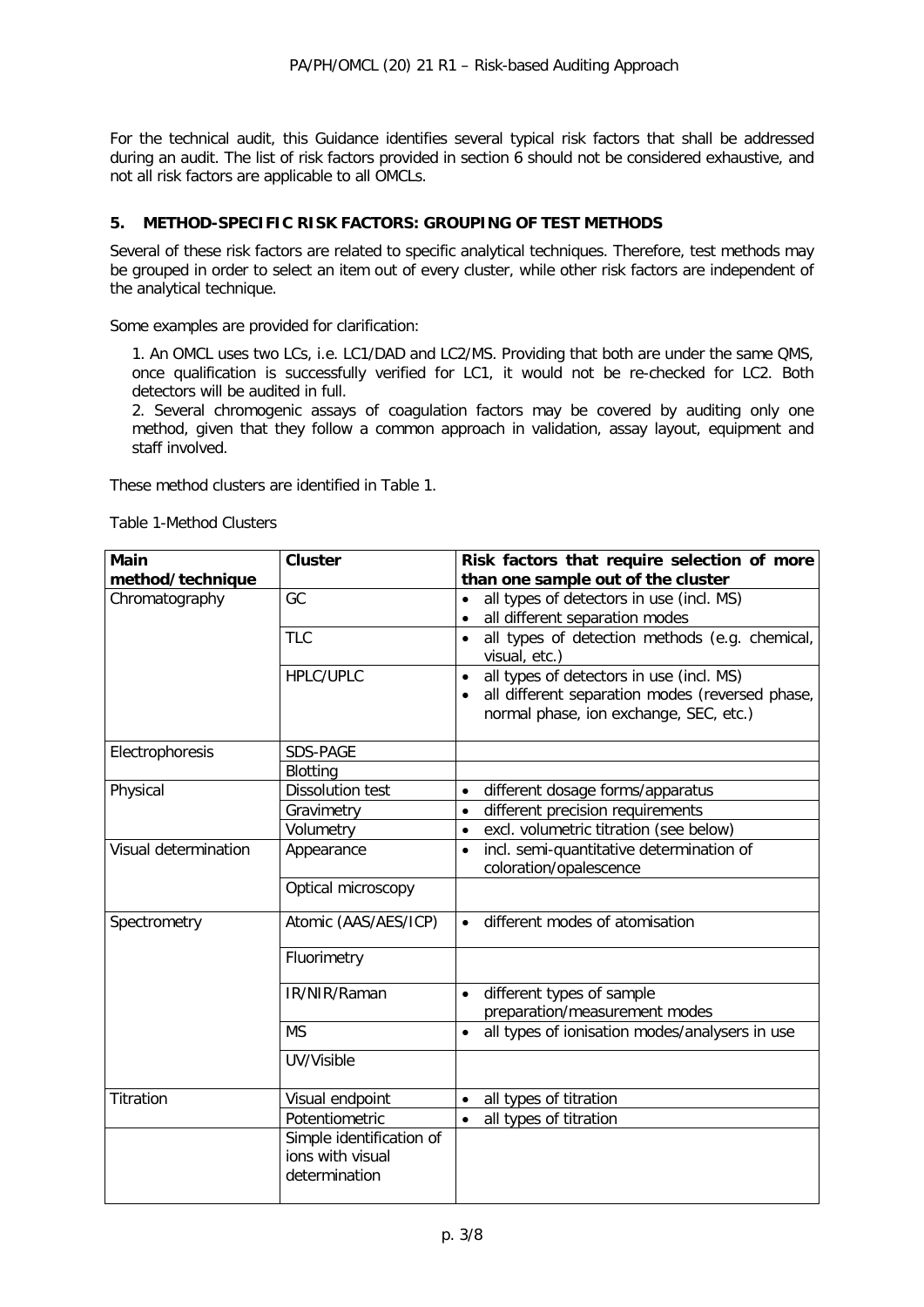| <b>Main</b>               | <b>Cluster</b>      | Risk factors that require selection of more                                           |
|---------------------------|---------------------|---------------------------------------------------------------------------------------|
| method/technique          |                     | than one sample out of the cluster                                                    |
| Immunochemical<br>methods | Immunoassay (ELISA) | • self-prepared plates<br>• validation of anti-HIV & HBsAg in pool plasma             |
| Coagulation               | Chromogenic         |                                                                                       |
|                           | Clotting time       |                                                                                       |
| Vaccine potency           | Virus titration     | · all detection techniques in use (visual, staining,<br>antibody staining, NAT, etc.) |

#### **6. GENERAL (METHOD-INDEPENDENT) RISK FACTORS FOR THE VALIDITY OF TEST RESULTS**

Other risk factors mentioned in this Guidance are independent from the analytical techniques. Therefore, effective communication between the technical auditors is essential in order to cover all relevant items in an audit without overlap/duplication.

Risk factors that contribute to the validity of reported test results are depicted in the fishbone diagram below and further discussed in Table 2, including the points to be checked during the audit. The list below is not comprehensive and, unless indicated, is not given in priority order.

Fig. 1 Fishbone diagram of general risk factors:



The management of these and some additional risk factors are addressed by OMCL Quality Management Guidelines or Recommendation Documents.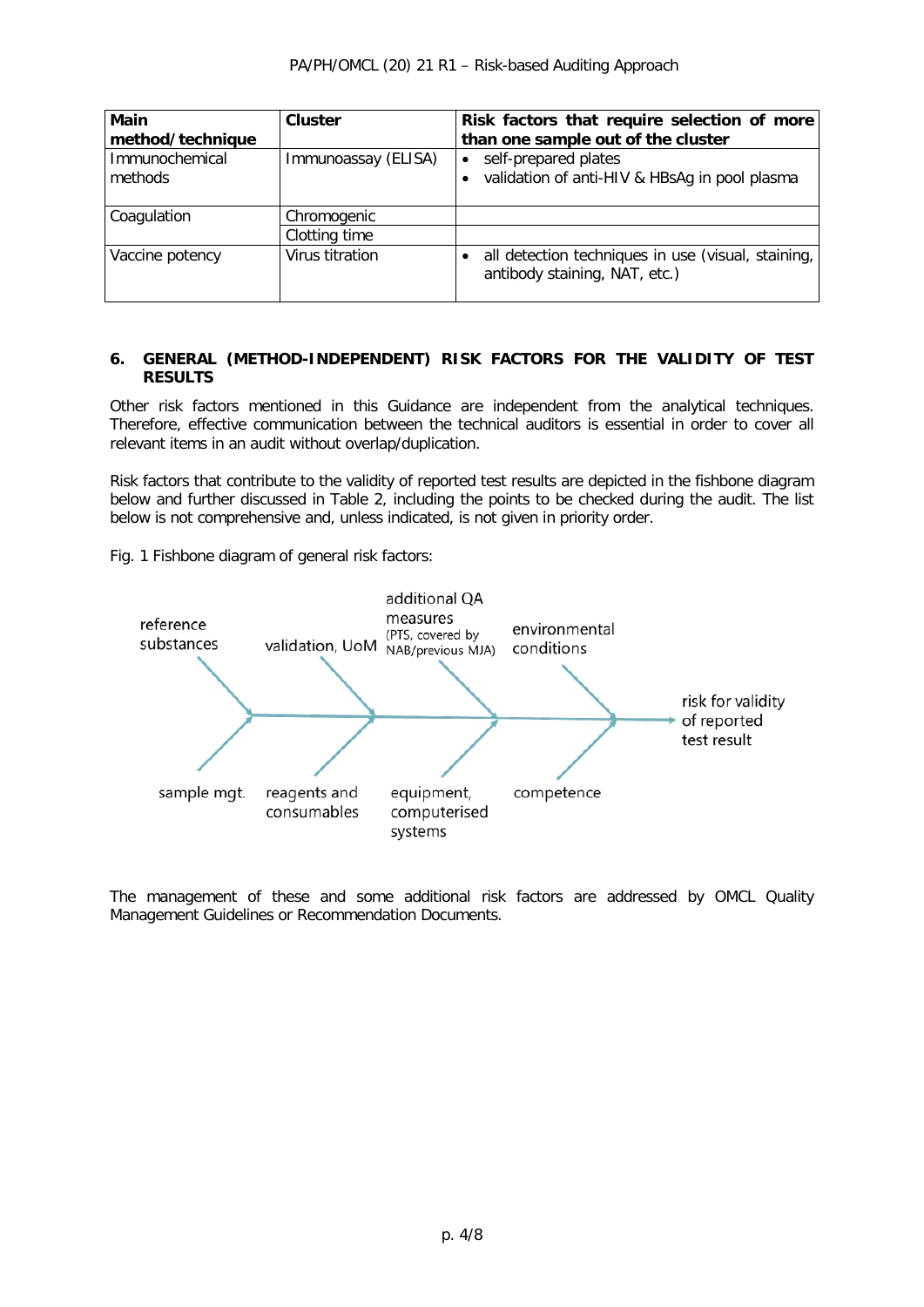|  | Table 2. Risk factors that contribute to the validity of reported test results and points to be checked during the audit. |
|--|---------------------------------------------------------------------------------------------------------------------------|
|--|---------------------------------------------------------------------------------------------------------------------------|

| <b>General Risk Factors</b> | <b>References</b>                                                                                     | <b>Check</b>                                                                                                                                                                                                                                                                                                                                                                                                                                                                            |
|-----------------------------|-------------------------------------------------------------------------------------------------------|-----------------------------------------------------------------------------------------------------------------------------------------------------------------------------------------------------------------------------------------------------------------------------------------------------------------------------------------------------------------------------------------------------------------------------------------------------------------------------------------|
| Equipment                   | <b>GL Qualification of Equipment</b><br>& Annexes                                                     | • All types of equipment shall be audited<br>• Check specific requirements (as audit criteria) defined by Ph. Eur. or GLs, as applicable<br>• For widely used equipment (pipettes, balances, refrigerators, etc.), spot-check if they are<br>consistently managed across the OMCL. If not, expand sample                                                                                                                                                                                |
| <b>Reference Substances</b> | GL Handling and Use of Non-<br><b>Compendial Reference</b><br>Standards in the OMCL<br><b>Network</b> | • Reference substances obtained from marketing authorisation holders (MAH)<br>• Reference substances obtained by purchasing from commercial sources<br>• Use of reference substances outside the intended scope (e.g. storage and re-use of<br>aliquots)<br>• Secondary in-house reference substances established by the OMCL                                                                                                                                                           |
| <b>Reagents</b>             | <b>GL Management of Reagents</b>                                                                      | • Purchased reagents in their original container<br>• Purchased reagents which have been transferred into another container<br>• In-house prepared reagents<br>• Water manufactured by the OMCL using qualified equipment<br>• Volumetric solutions                                                                                                                                                                                                                                     |
| Validation                  | GL Validation/Verification of<br><b>Analytical Procedures</b>                                         | . Prioritise according to complexity of validation requirements:<br>- impurity quantitative $>$ assay $>$ impurity limit $>$ identification<br>- full validation (in-house) > partial validation (e.g. active substance method for finished<br>product, $2nd$ manufacturer's method) > verification of fully validated method<br>• Check if verification/SST requirements are systematically checked and fulfilled<br>• Check changes in the method and validation status of the method |
|                             | <b>GL Evaluation of Measurement</b><br>Uncertainty                                                    | • In-house developed methods<br>• Ad hoc methods (e.g. screening, analysis of unknown products, trace analysis)<br>• Methods with unknown or incomplete information regarding uncertainty<br>• Confirming out-of-specification results<br>• Identification of uncertainty sources                                                                                                                                                                                                       |
| <b>Computerised systems</b> | GL Computerised Systems &<br>Annexes                                                                  | Management of installation and updates of (commercial) equipment software<br>Self-developed Excel spreadsheets<br>• Complex systems (LIMS validation)                                                                                                                                                                                                                                                                                                                                   |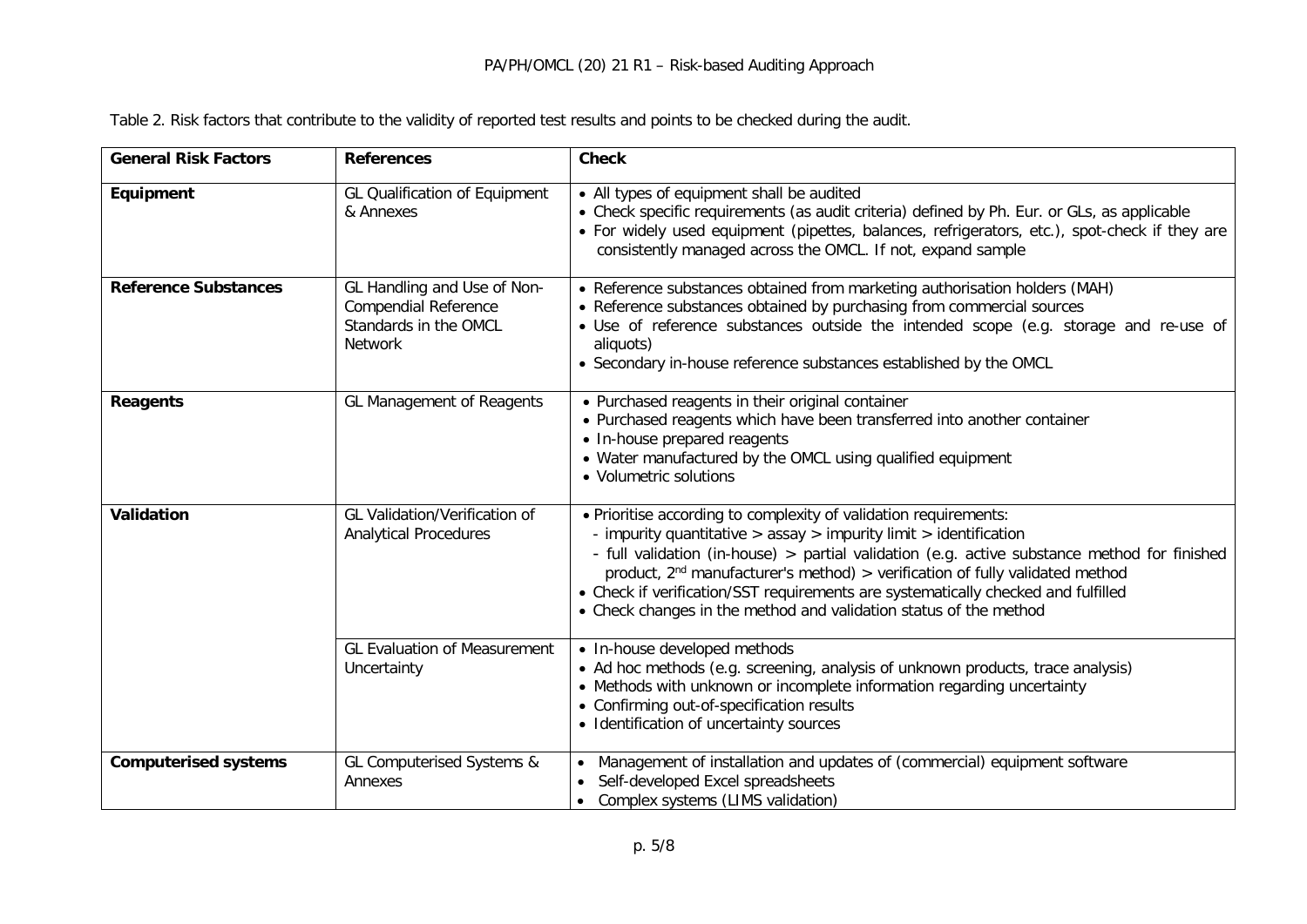| <b>General Risk Factors</b>         | <b>References</b>                                                                                                           | <b>Check</b>                                                                                                                                                                                                                                                                                                                                                                                                                                              |
|-------------------------------------|-----------------------------------------------------------------------------------------------------------------------------|-----------------------------------------------------------------------------------------------------------------------------------------------------------------------------------------------------------------------------------------------------------------------------------------------------------------------------------------------------------------------------------------------------------------------------------------------------------|
| <b>Environmental conditions</b>     | <b>Recommendation Document</b><br>Management of Environmental<br>Conditions                                                 | Method-specific audit items, as applicable:<br>• Temperature: storage and environmental conditions (samples, reagents and reference<br>substances)<br>Specific temperature requirements (e.g. drying, ash, microbiological incubation)<br>$\bullet$<br>Vibrations: weighing, LAL<br>• Cross contamination & hygiene in general: NAT & microbiology (incl. particle count and<br>differential pressure in clean rooms)<br>• Light & humidity: animal house |
| <b>Sample Management</b>            | GL Management of Samples                                                                                                    | Prioritisation acc. to risk factors from matrix/required sample preparation:<br>$\bullet$ unknown > complex (e.g. ointments, herbals) > solution<br>• product-specific storage conditions                                                                                                                                                                                                                                                                 |
| <b>Competence requirements</b>      | Qualification and<br><b>Requalification of Analysts</b><br>General Requirements for<br>Infrequently performed<br>techniques | • Recently introduced new staff<br>• Recently introduced methods (incl. training)<br>• Systematic approach to infrequently performed techniques<br>• Method-specific risk factors from specific/complex handling requirements<br>• Re-qualification programme                                                                                                                                                                                             |
| <b>Ensuring validity of results</b> | ISO/IEC 17025 7.7 (no<br>additional OMCL requirements)                                                                      | • PTS participation (see last management review) and failure management<br>• Laboratory comparisons other than PTS (collaborative studies)<br>• Use of Control charts<br>• Blind samples<br>Triggers for method selection:<br>• No PTS participation or poor PTS performance<br>• Not covered by NAB accreditation<br>• Not covered by previous MJA<br>• Other approaches                                                                                 |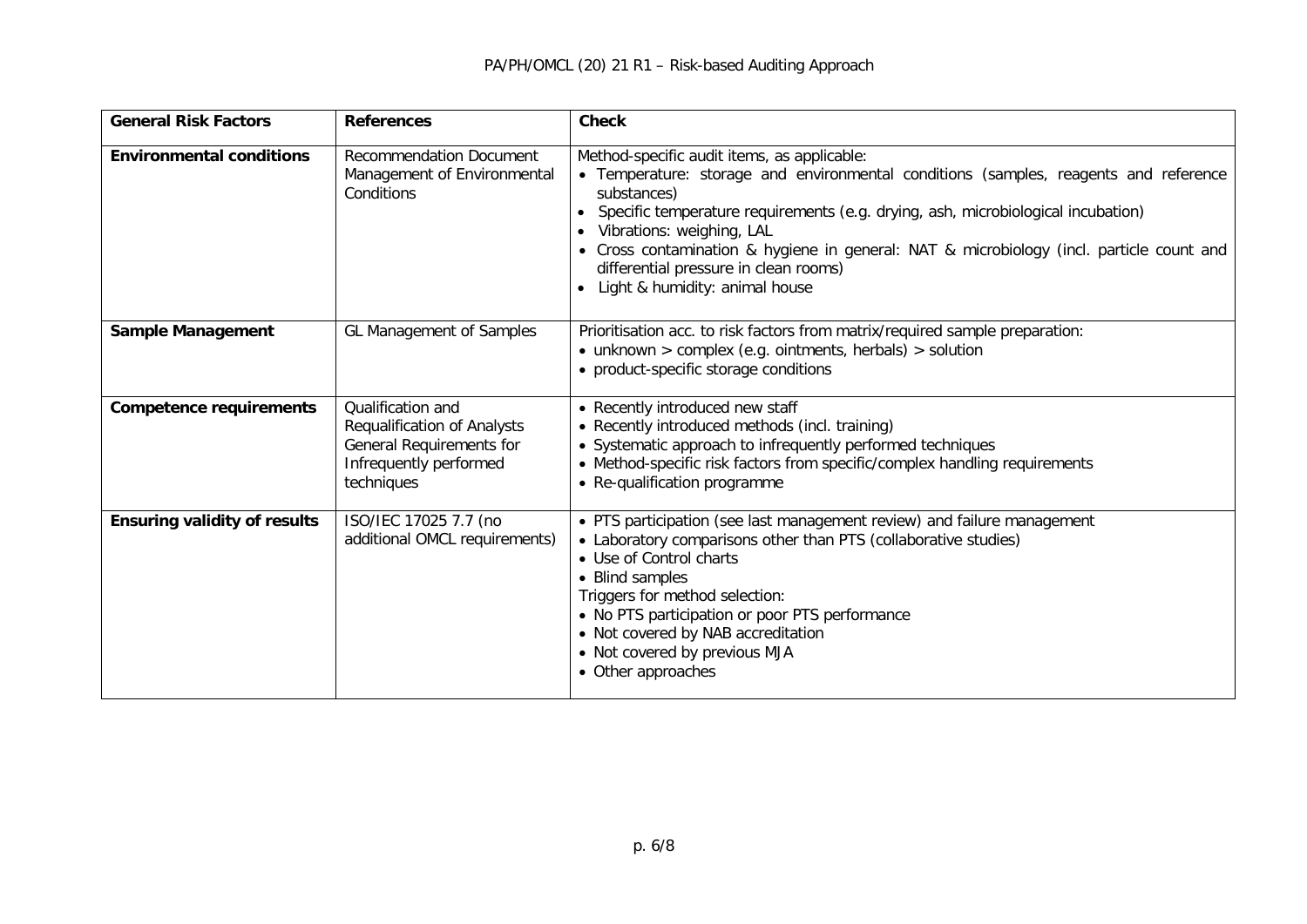| <b>General Risk Factors</b>            | <b>References</b>                                                                                                              | <b>Check</b>                                                                                                                                                                                                                                                                                                                            |
|----------------------------------------|--------------------------------------------------------------------------------------------------------------------------------|-----------------------------------------------------------------------------------------------------------------------------------------------------------------------------------------------------------------------------------------------------------------------------------------------------------------------------------------|
| Evaluation and reporting of<br>results | GL Evaluation and reporting of<br>results<br>GL Management of documents<br>and records<br>ISO/IEC 17025 clause (clause<br>7.8) | Traceability of technical records (including calculations, transcription and checks).<br>• Decision rules in case of conformity assessment<br>• OOS Verification/investigation/decisions and effectiveness of actions<br>• Test reports<br>• Interpretations and decisions based on test results (assessment, OCABR certificates, etc.) |